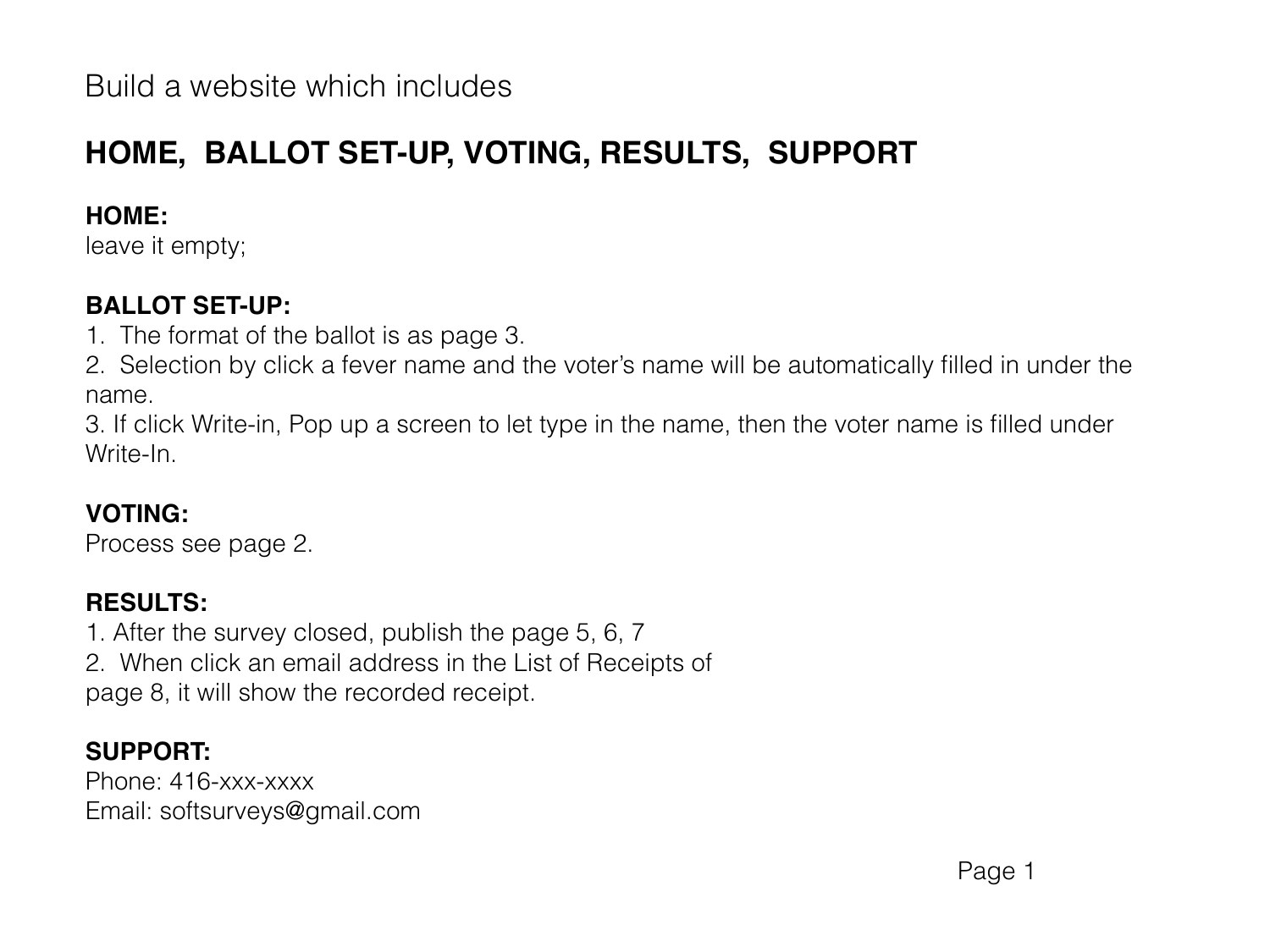

Page 2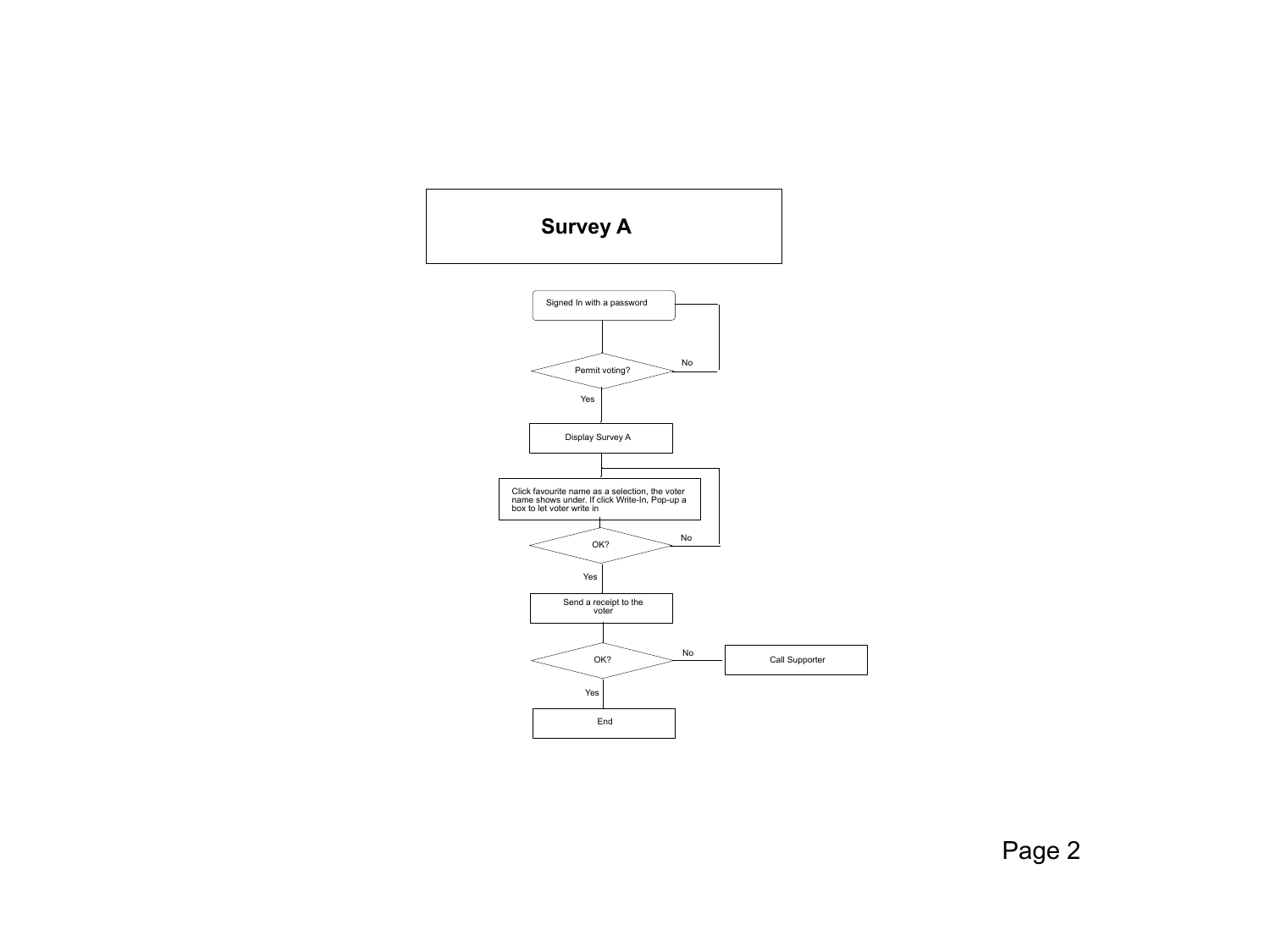## Format of a Ballot

| <b>Survey name</b> | Dec 8 - Dec<br>10, 2021 |        |               | Receipt No. |           |
|--------------------|-------------------------|--------|---------------|-------------|-----------|
| Select 1 item      |                         |        |               |             |           |
| Apple              | Peach                   | Orange | <b>Banana</b> | Write-In    | Abandonee |
|                    |                         |        |               |             |           |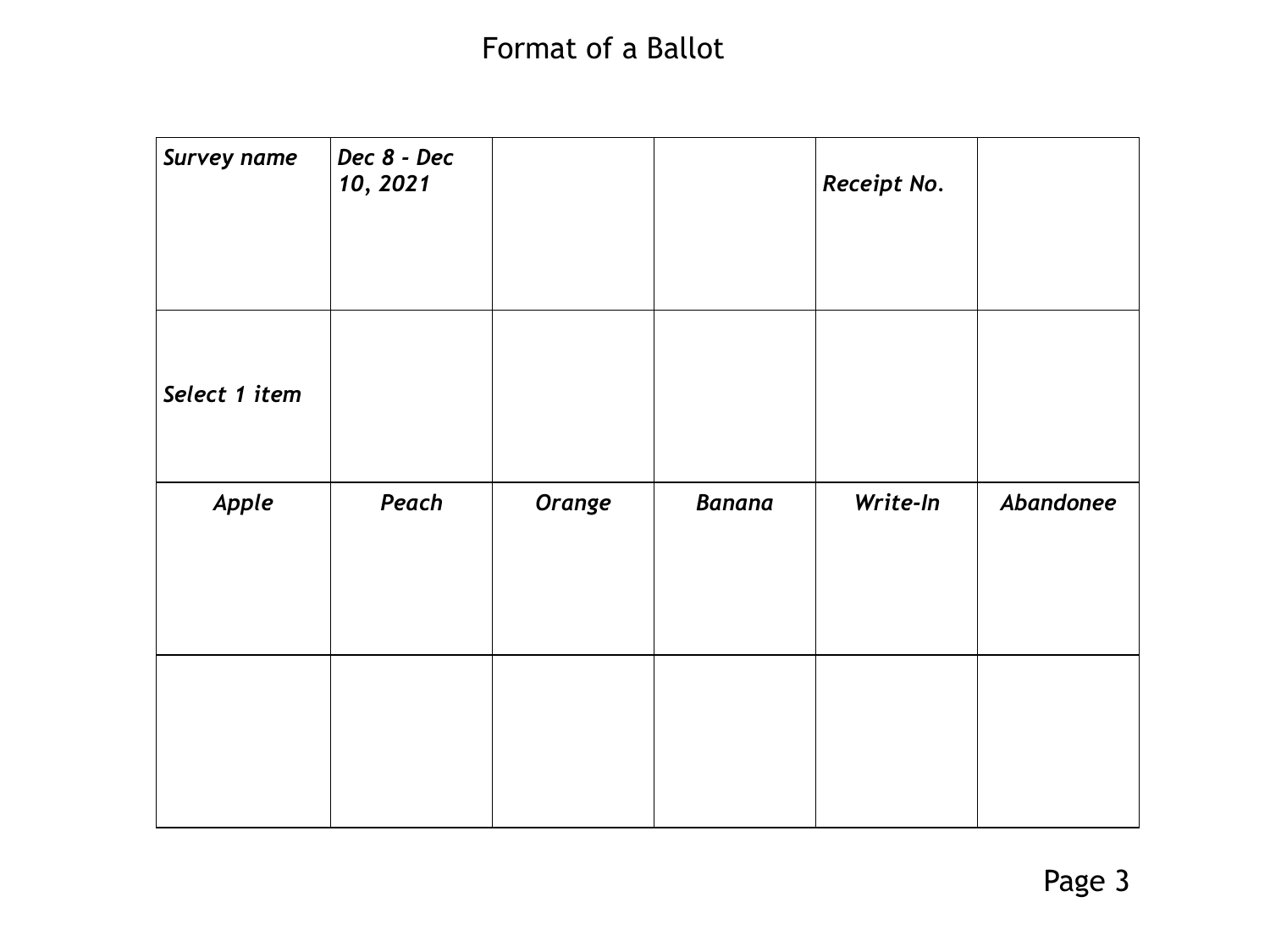Receipt

| <b>Survey name</b> | Dec 8 - Dec<br>10, 2021 |        |               | Receipt No.<br><b>VR-146</b> |           |
|--------------------|-------------------------|--------|---------------|------------------------------|-----------|
| Select 1 item      |                         |        |               |                              |           |
| Apple              | Peach                   | Orange | <b>Banana</b> | Write-In                     | Abandonee |
|                    | <b>Nick</b>             |        |               |                              |           |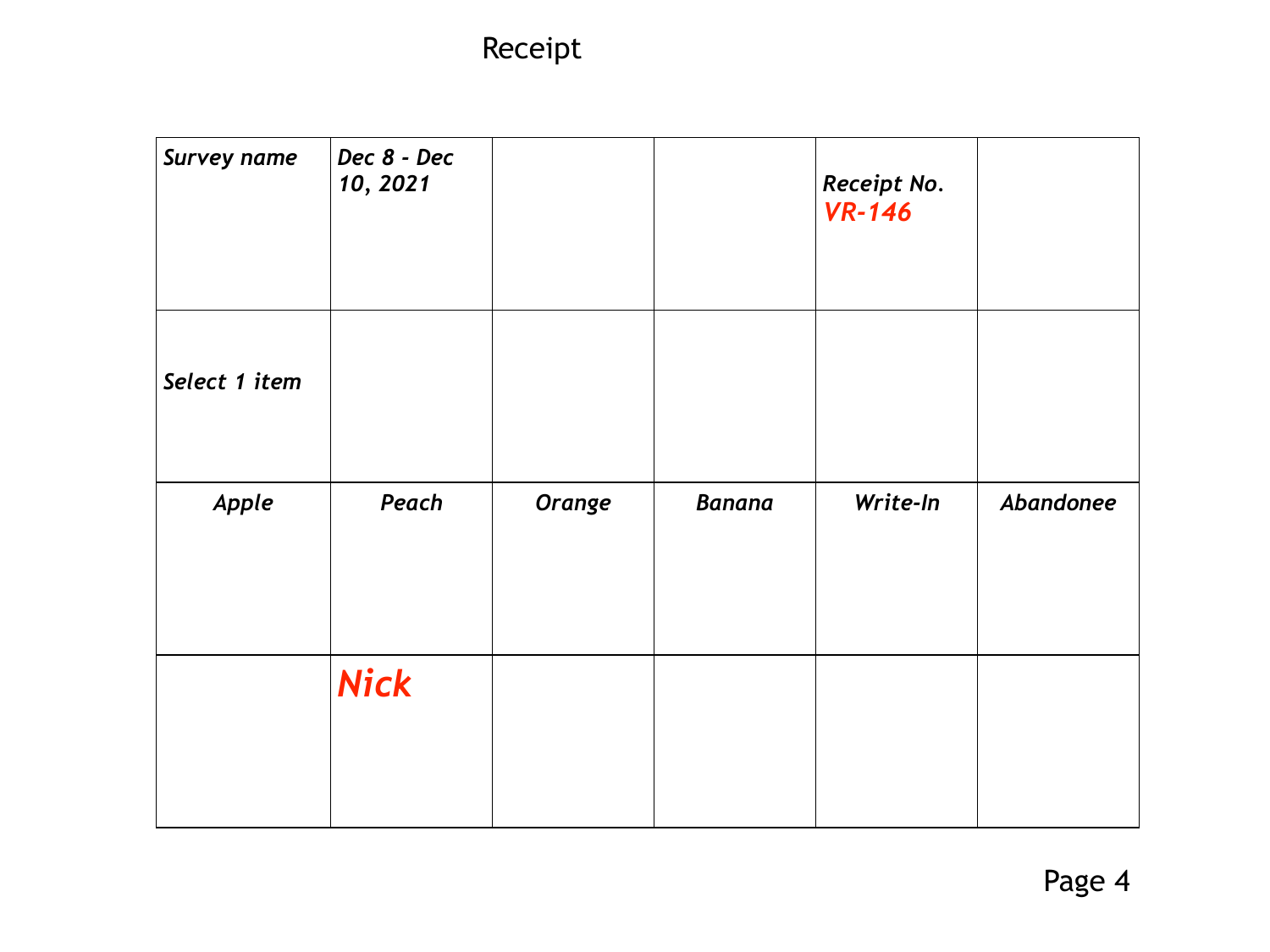## Result (Survey A)

| Survey<br>name                   | Dec 8 - 10,<br>2021 |                |                |                |                          |                |                 |                              |
|----------------------------------|---------------------|----------------|----------------|----------------|--------------------------|----------------|-----------------|------------------------------|
| <b>Survey A</b>                  |                     |                |                |                |                          |                |                 |                              |
|                                  | Apple               | Peach          | <b>Orange</b>  | Banana         | Write-In                 |                | Abandonee       |                              |
|                                  | A- Dick             | A- Nick        | <b>Tyler</b>   | A-Susan        | A-Leon                   |                | <b>A-Darion</b> |                              |
|                                  | A- Cyndy            | $A - XXXX$     | A-xxxx         | A-xxxx         | A-xxxx                   |                | A-xxxx          |                              |
|                                  | $\blacksquare$      | $A - XXXX$     | $A - XXXX$     | A-xxxx         | A-xxxx                   |                | A-xxxx          |                              |
|                                  | A- Paul             | $\blacksquare$ | $\blacksquare$ | $\blacksquare$ | $\overline{\phantom{a}}$ | $\blacksquare$ | $\blacksquare$  |                              |
|                                  |                     | $A-1$ xxxx     | A-xxxx         | A-xxxx         | A-xxxx                   |                | A-xxxx          |                              |
|                                  |                     | $\blacksquare$ | $\blacksquare$ | $\blacksquare$ | $\blacksquare$           | $\blacksquare$ | $\blacksquare$  |                              |
|                                  |                     |                |                |                |                          |                |                 |                              |
|                                  |                     |                |                |                |                          |                |                 | <b>TOTAL</b><br><b>VOTES</b> |
| <b>SUB TOTAL</b><br><b>VOTES</b> | 50                  | 55             | 150            | 45             | 200                      |                | 50              | 500                          |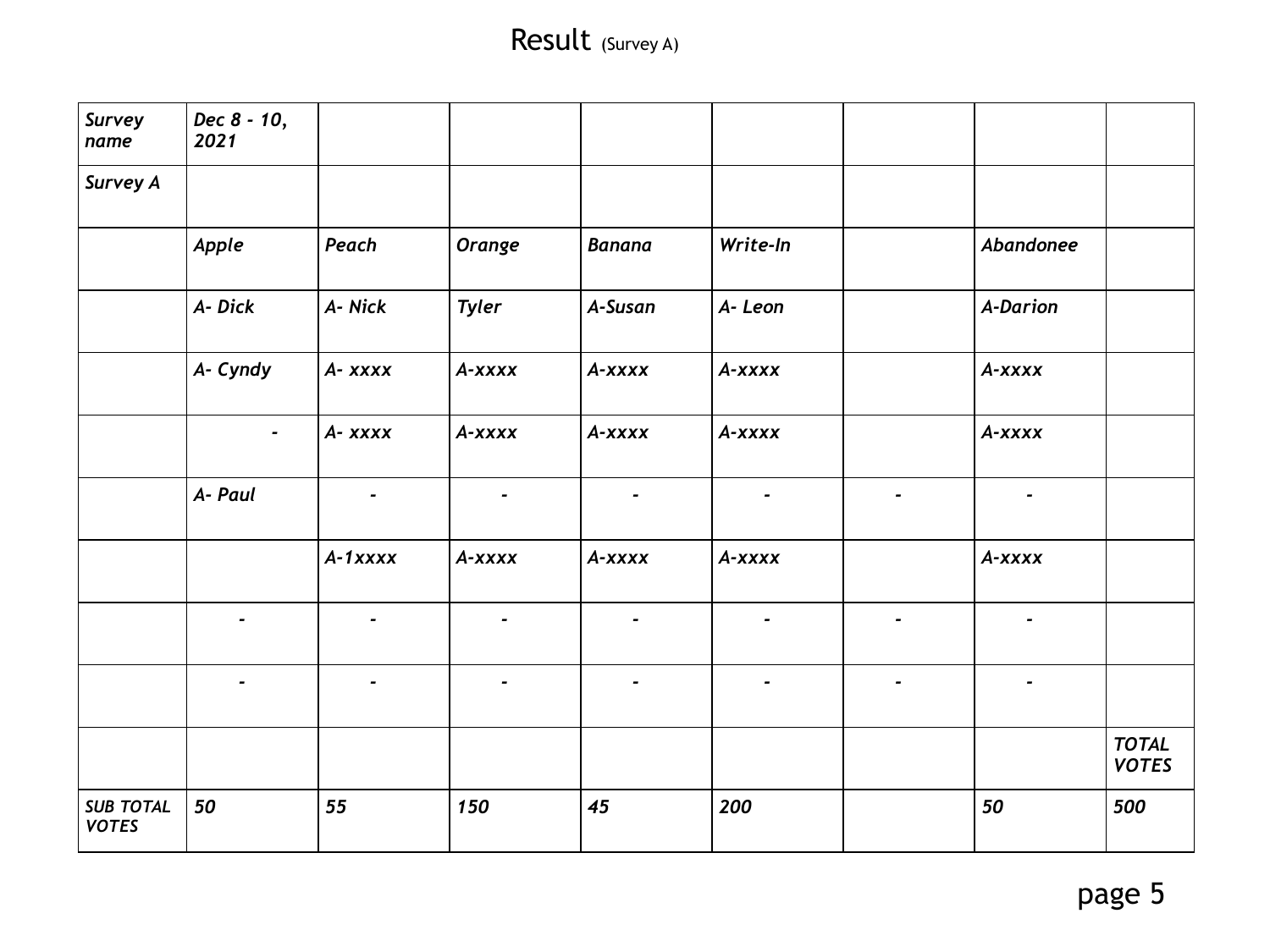Voter List

| <b>Survey Name</b>      | Dec 8 - 10,<br>2021 |                      |             |         |
|-------------------------|---------------------|----------------------|-------------|---------|
|                         |                     |                      |             |         |
| <b>SN</b>               | <b>Name</b>         | <b>Email Address</b> | Phone #     | ID#     |
| 1                       | Mel                 | mel@vote.org         | 239-123456  | 1234567 |
| $\overline{2}$          | <b>Nick</b>         | dick@vote.org        | 239-4567364 | 2345678 |
| $\overline{\mathbf{3}}$ | <b>Tyler</b>        | tyler@vote.org       | 239-7635423 | 3456789 |
|                         |                     | -                    | -           |         |
| 301                     | Cyndy               | cyndyl@vote.org      |             | 4567891 |
|                         |                     |                      | -           |         |
| 450                     | Paul                | paul@vote.org        | 239-6745323 | 5678912 |
|                         |                     | $\sim$               |             |         |
| 500                     | Peter               | peter@vote.org       | 416-5643873 | 6789123 |